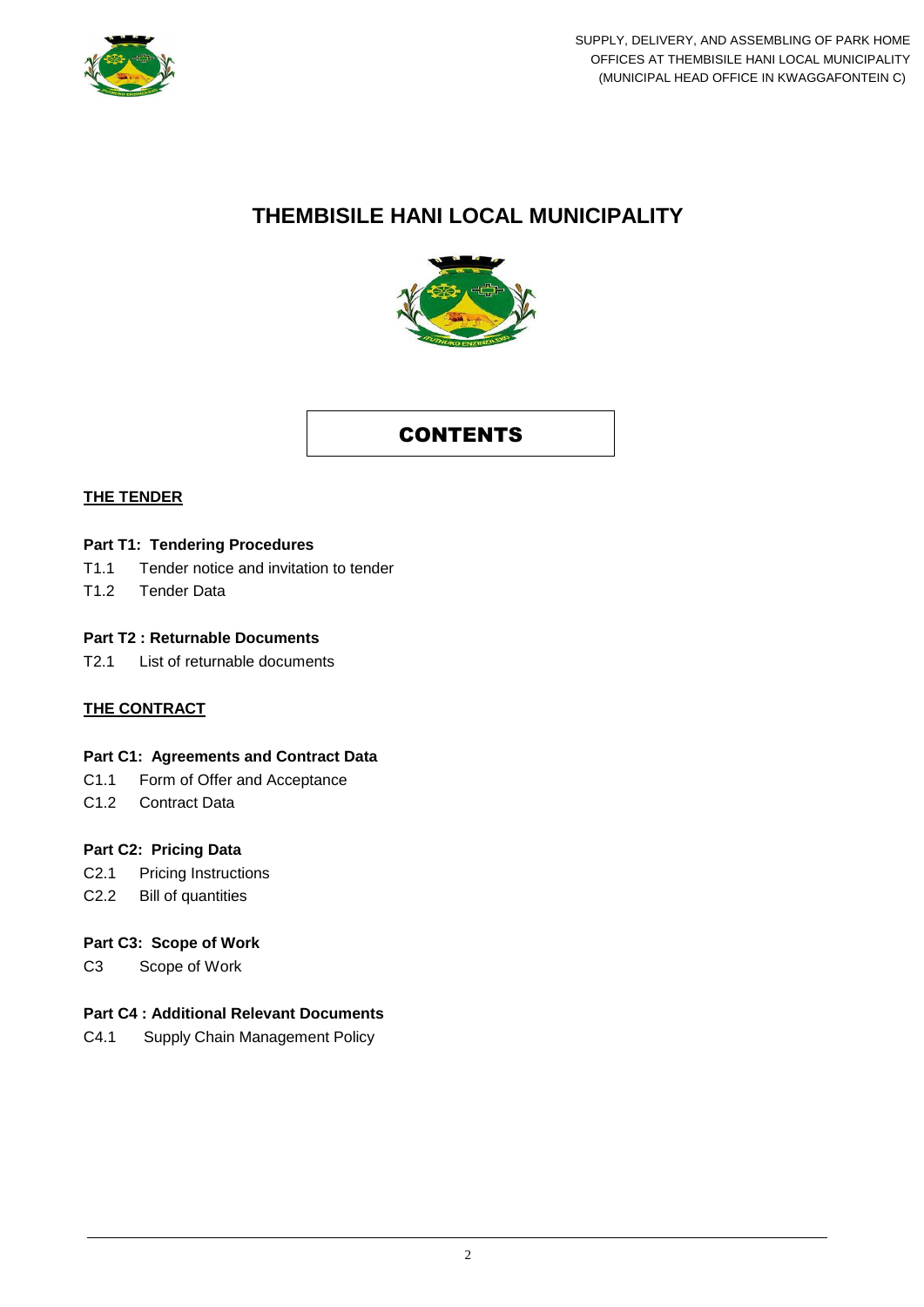

## **THEMBISILE HANI LOCAL MUNICIPALITY**



## **SUPPLY, DELIVERY, AND ASSEMBLING OF PARK HOME OFFICES AT THEMBISILE HANI LOCAL MUNICIPALITY (MUNICIPAL HEAD OFFICE IN KWAGGAFONTEIN C)**

# **TENDERING PROCEDURES**

#### **THE TENDER**

- **Part T1: Tendering Procedures**
- T1.1 Tender notice and invitation to tender
- T1.2 Tender Data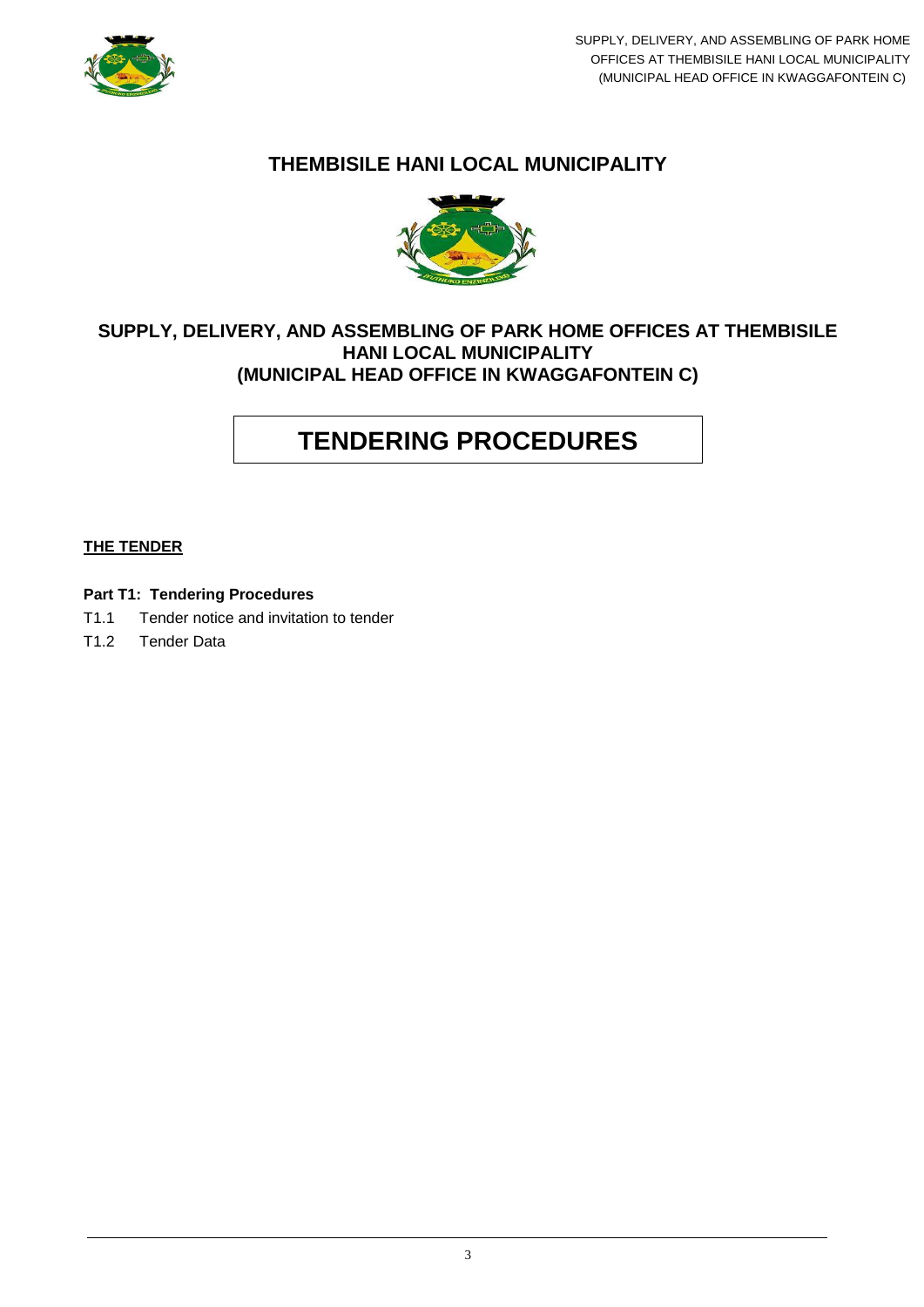

## **SUPPLY, DELIVERY, AND ASSEMBLING OF PARK HOME OFFICES AT THEMBISILE HANI LOCAL MUNICIPALITY**

# T1.1 TENDER NOTICE AND INVITATION TO TENDER

| <b>CONTRACT NO</b>                    | <b>DESCRIPTION</b>                                                                                                                                          | <b>BRIEFING</b><br><b>SESSION</b>    | <b>PRICE PER BID</b><br><b>DOCUMENT</b> | <b>CLOSING DATE</b>            |
|---------------------------------------|-------------------------------------------------------------------------------------------------------------------------------------------------------------|--------------------------------------|-----------------------------------------|--------------------------------|
| <b>THLM/SCM50/2020-</b><br>2021/SDS07 | <b>SUPPLY, DELIVERY, AND</b><br><b>ASSEMBLING OF PARK HOME</b><br><b>OFFICES AT THEMBISILE HANI</b><br><b>LOCAL MUNICIPALITY</b><br>(MUNICIPAL HEAD OFFICE) | <b>NO BRIEFING</b><br><b>SESSION</b> | R <sub>1</sub> 234.00                   | $11^{th}$ May 2021<br>@12:00pm |

Tender documents will be available at the municipality from the 30<sup>th</sup> April 2021. Kindly note that the E-tender portal is currently not working. Prospective bidders should take note that due to the current situation of COVID-19, there will be no briefing session. All inquiries will be addressed electronically. Bidders are encouraged to forward inquiries at least two weeks before closing of tenders to allow correspondence on time.

Payments for hardcopy tender documents can made at the Municipal cashier's office in Kwaggafontein C and can be obtained on payment of a non-refundable cash amount indicated above. Only bank guaranteed cheques will be accepted and must be made payable to Thembisile Hani Local Municipality. Sealed documents marked with the tender number "**CONTRACT NO. THLM/SCM49/2020-2021/SDS06- SUPPLY, DELIVERY, AND ASSEMBLING OF PARK HOME OFFICES AT THEMBISILE HANI LOCAL MUNICIPALITY (MUNICIPAL HEAD OFFICE**), must be placed in the bid box at the municipality office in Kwaggafontein C no later than **12h00PM on the 11th May 2021**. Bids will be opened in public at the Municipal offices.

Please take note that no bid documents will be given to couriers unless the courier company is in possession of a letter on the official letterhead, confirming on behalf of the company the full details of the specific bid/bids to be collected and payment of the full amount payable for the bids is required.

### **The council reserves the right to either accept the whole or part of any bid, or not to appoint. Facsimiles or e-mailed documents will not be accepted. No awards will be made to a person who:**

- **Is in the service of the state**
- **If that person is not a natural person, of which any director, manager, principle shareholder or stakeholder is a person in the service of the state**
- **Who is an advisor or consultant contracted with the municipality or municipal entity.**

A Preferential Point system shall apply whereby a contract will be allocated to a bidder in accordance with the Preferential Procurement Policy Framework Act, Act No 5 of 2000 and as defined in the Conditions of Tender in the tender document, read in conjunction with the Supply Chain Management Policy of the Thembisile Hani Local Municipality where 80 points will be allocated in respect of price and 20 points in respect of B-BBEE status level of Contribution. Tenderers must have the necessary skills, experience and capacity to perform the required work. Bidders will be required to submit proof of B-BBEE status.